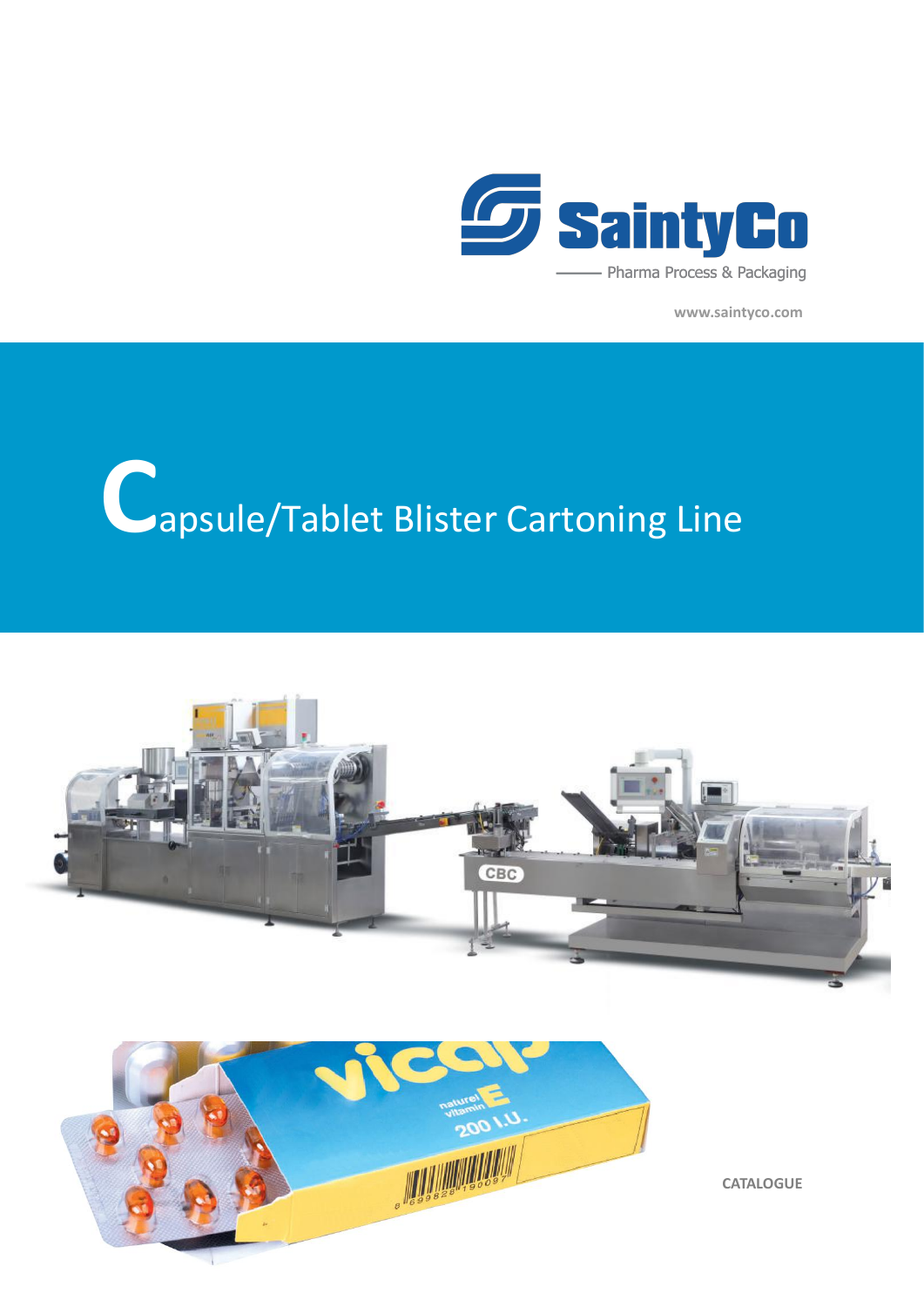## **Capsule/Tablet Blister Cartoning Line**

The **CBC-100** Capsule/Tablet Blister Cartoning Line can be widely used for packing different size of capsule, tablet and solid products(Alu-PVC/Alu-Alu) blister packing and cartoning. Can be connected with weighing machine, strapping machine, carton packer and other equipment, thus formed a complete automatic packaging production line.



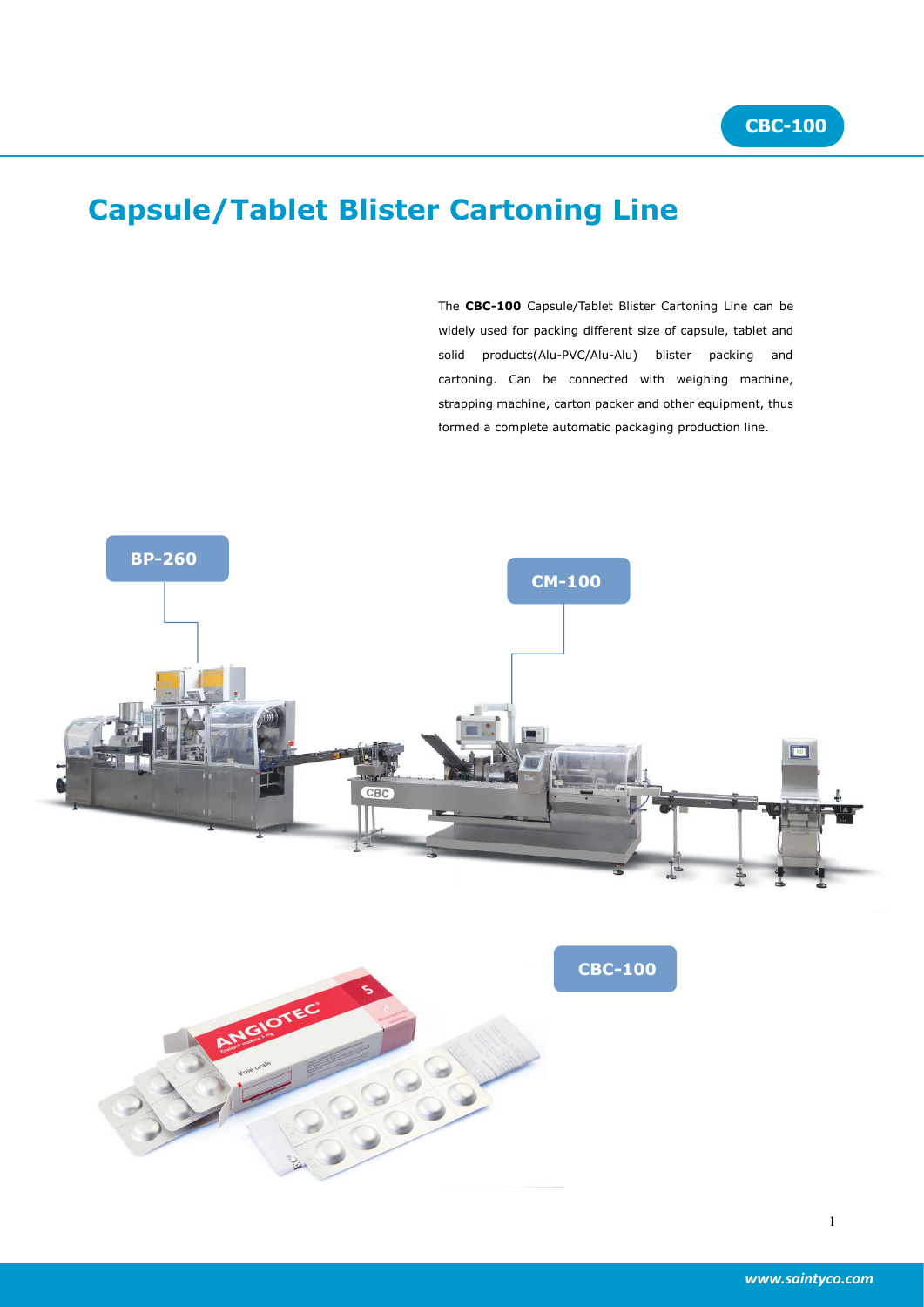

## **Features:**

- Up to 100 cartons/min.
- **Machine with GMP and cGMP standard, adopts PLC control system, servo** motor drive control.
- **E** Equipped camera detection, lack of material testing, to ensure the passing rate of finished products.
- **Uses the safety cover protection devices to ensure operator safety.**
- **Machine can be separated to some parts, order easy move into the elevator** and clean room.
- Optional: Aluminum foil online printing system (HAPA Aluminum foil printer).



## **Optional:** HAPA Aluminum foil printer

**Optional:** Check Weigher

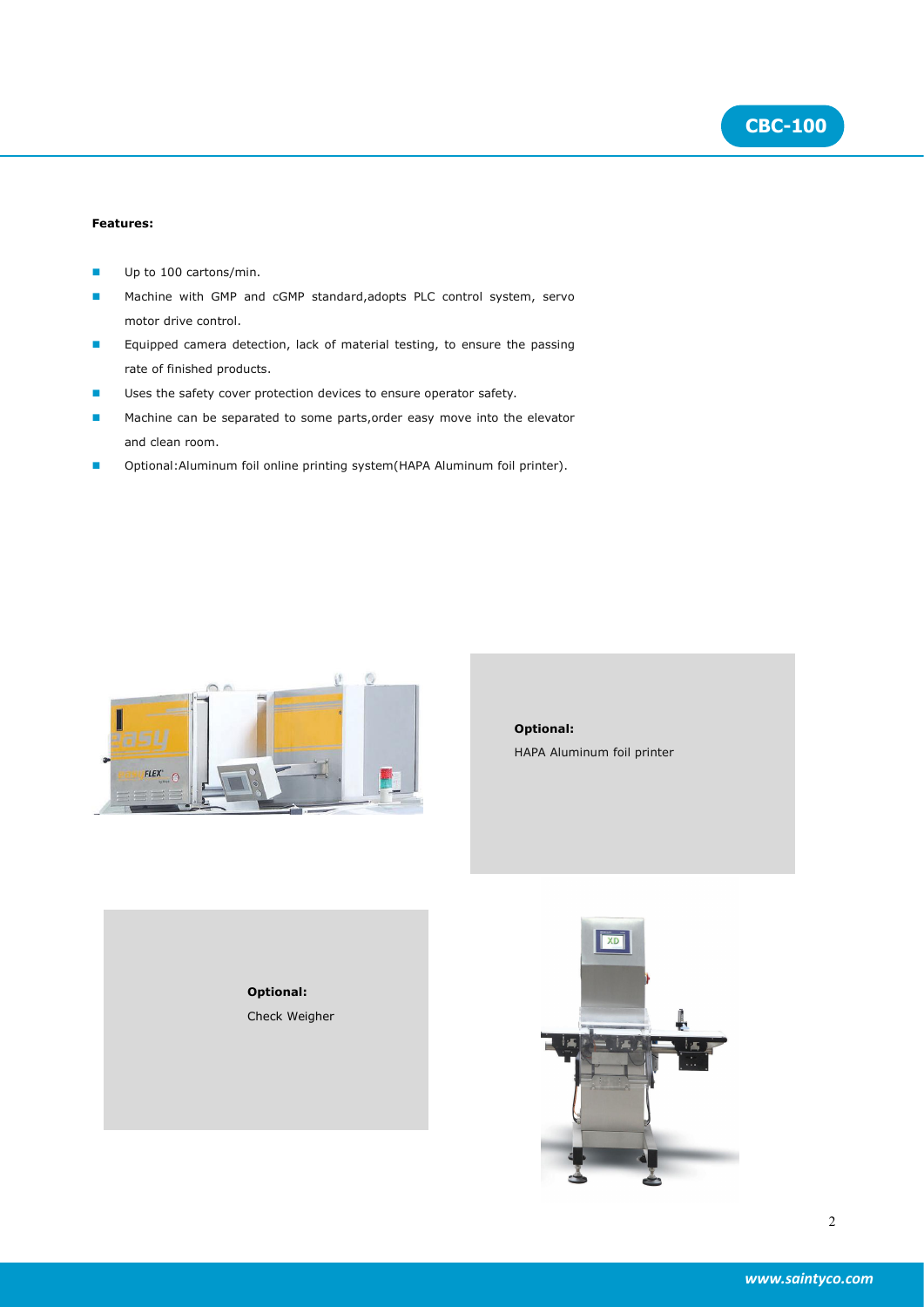3

**CBC-100**

*www.saintyco.com*

| <b>Technical Data</b>      | <b>CBC-100</b>                 |
|----------------------------|--------------------------------|
| Max output                 | $\leq$ 100 cartons/min         |
| Max Forming area and depth | 245*100*12mm                   |
| Leaflet Size               | $(100-260)*(100-170)$ mm       |
| Carton material            | 250-350g/m2                    |
| Carton size                | $(60-230)*(20-140)*(14-80)$ mm |
| Air compressor             | $0.6 - 0.8$ Mpa ≥0.8m3/min     |
| Leaflet material           | 50-70g/m2                      |
| Power                      | 380/220V,50/60Hz,8Kw           |
| Weight                     | 5000Kg                         |

| <b>Technical Data</b>      | <b>CBC-100</b>                 |
|----------------------------|--------------------------------|
| Max output                 | ≤100 cartons/min               |
| Max Forming area and depth | 245*100*12mm                   |
| Leaflet Size               | $(100-260)*(100-170)$ mm       |
| Carton material            | 250-350g/m2                    |
| Carton size                | $(60-230)*(20-140)*(14-80)$ mm |



Aluminum foil heat seal part

Tablet Feeding Part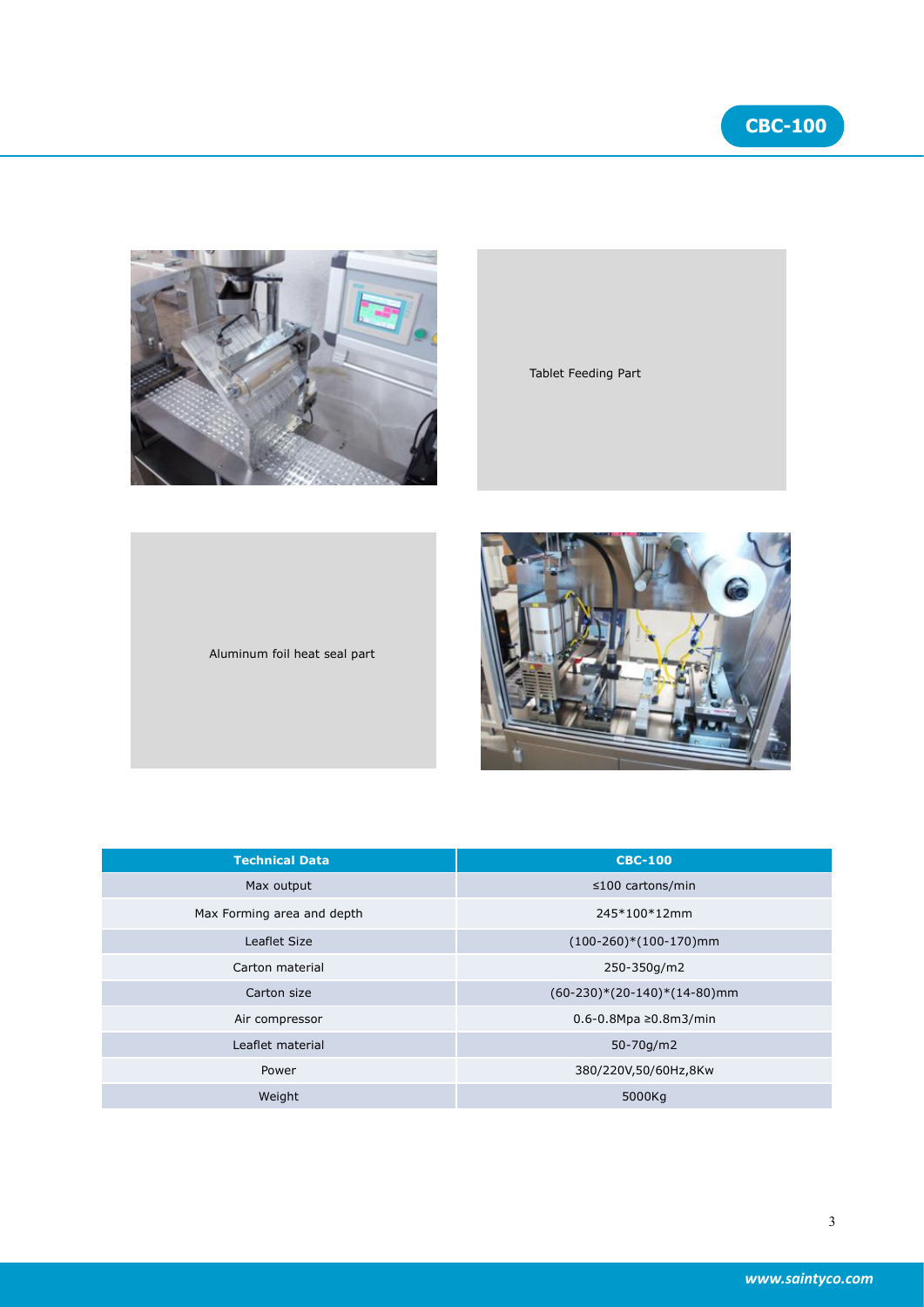

*The CBC-100 Capsule/Tablet Blister Cartoning Line is included BP-260 blister packing machine and CM-100 cartoning machine.*



| <b>Technical Data Sheet</b> |                        | <b>BP-260</b>                          |
|-----------------------------|------------------------|----------------------------------------|
|                             | Output                 | Max.200 blisters/min                   |
|                             |                        | Alu/PVC, 20-50 cycles/min              |
|                             | Speed                  | Alu/Alu,15-30cycles/min                |
|                             | Die-cutting range max. | 250*120mm                              |
|                             | Forming depth max.     | 12mm(or 20mm upon request)             |
|                             | Indexing max.          | 130mm                                  |
|                             | Forming foil           | PVC, PVC+PVDC, PVC/aclar, ALU-ALU.etc. |
|                             | Max.wide               | 260mm                                  |
|                             | Max.diameter           | 350mm                                  |
|                             | Max.thickness          | 300 microns                            |
|                             | Lidding foil           | Al, paper, etc.                        |
|                             | Power supply           | 380V/220V 50/60Hz                      |
|                             | Power consumption      | 5.7Kw                                  |
|                             | Water consumption      | 50 Its/hour @ 15/18 °C                 |
|                             | Air consumption        | 0.3m <sup>3</sup> /min 0.5-0.7MPa      |
|                             | <b>Dimensions</b>      | L=4200mm A=650mm H=1700mm              |
|                             |                        |                                        |

| <b>Main technical parameters</b> |                                | <b>CM-100</b>           |        |
|----------------------------------|--------------------------------|-------------------------|--------|
| <b>Encasing speed</b>            |                                | 30-100cartons/min       |        |
|                                  | <b>Quality requirement</b>     | 250-350g/m <sup>2</sup> |        |
| Carton                           | Dimension range(L*W*H)         | $(70-180)*(35-85)$      |        |
|                                  |                                | $*(14-50)$ mm           |        |
|                                  | <b>Quality requirement</b>     | 60-70g/ $m2$            |        |
| Leaflet                          | Unfolded leaflet specification | (80-250) *(90-170)mm    |        |
|                                  | Fold range                     | $1-4$ fold              |        |
| Compressed                       | Working pressure               | $\geqslant$ 0.6mpa      | CM-100 |
| air                              | Air consumption                | 120-160L/min            |        |
| Power supply                     |                                | 220V 50HZ               |        |
| Motor power                      |                                | 0.75Kw                  |        |
| Machine dimension(L*W*H)         |                                | 3100*1100*1550mm        |        |
| Machine weight                   |                                | 1400kg                  |        |